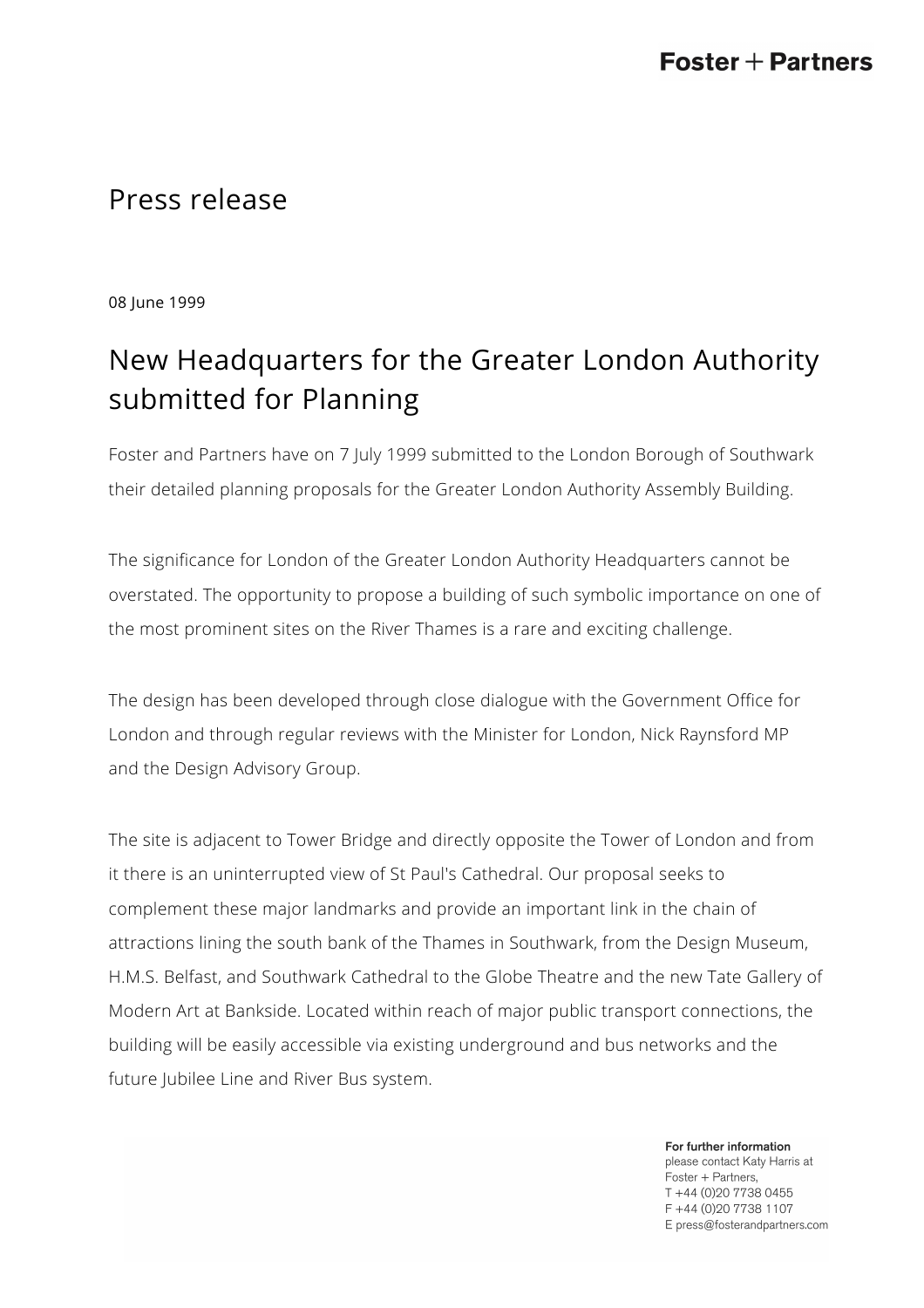## $\textsf{Foster}+\textsf{Partners}$

The proposed building will provide approximately 185,000 sq. ft. of space on ten levels. Its principal space on the north side is the Assembly Chamber, including a public viewing gallery with 200 seats. Its flask-like form, rising the full height of the building, is the result of advanced computer-aided analysis by Arup Acoustics. Wrapped around the chamber are offices for administrative staff and Members. These floors will be open-plan to the north and cellular to the south. The eighth floor provides offices for the Mayor, the Cabinet and their support staff.

On the ninth floor there will be a flexible public space known as 'London's Living Room', which can be used for exhibitions or functions for up to 200 guests. The rooftop is also given over to the public, with a roof terrace commanding unparalleled views across London. The lower ground floor houses committee rooms that look out onto an open sunken 'forum' or 'piazza' created by stepped terraces and a ramp that leads to ground level. A public caf, storage and auxiliary services are also housed at this level. Lifts, stairs, toilets and service ducts are located in a central core rising from ground level to the ninth floor.

#### A Democratic Building

The building will be largely transparent. This will provide spectacular views for the people working in the building, but equally it will allow Londoners to see their elected assembly at work. The public has access to much of the building. Ramps that encircle the Assembly Chamber take the public from the ground floor to the viewing platform at the top of the building. The GLA building has, in conventional terms, no front or back - it is omnidirectional. It has entrances facing north and south, with the main public entrance beneath the building, accessed by way of a sunken piazza.

> For further information please contact Katy Harris at Foster + Partners, T +44 (0)20 7738 0455 F +44 (0)20 7738 1107 E press@fosterandpartners.com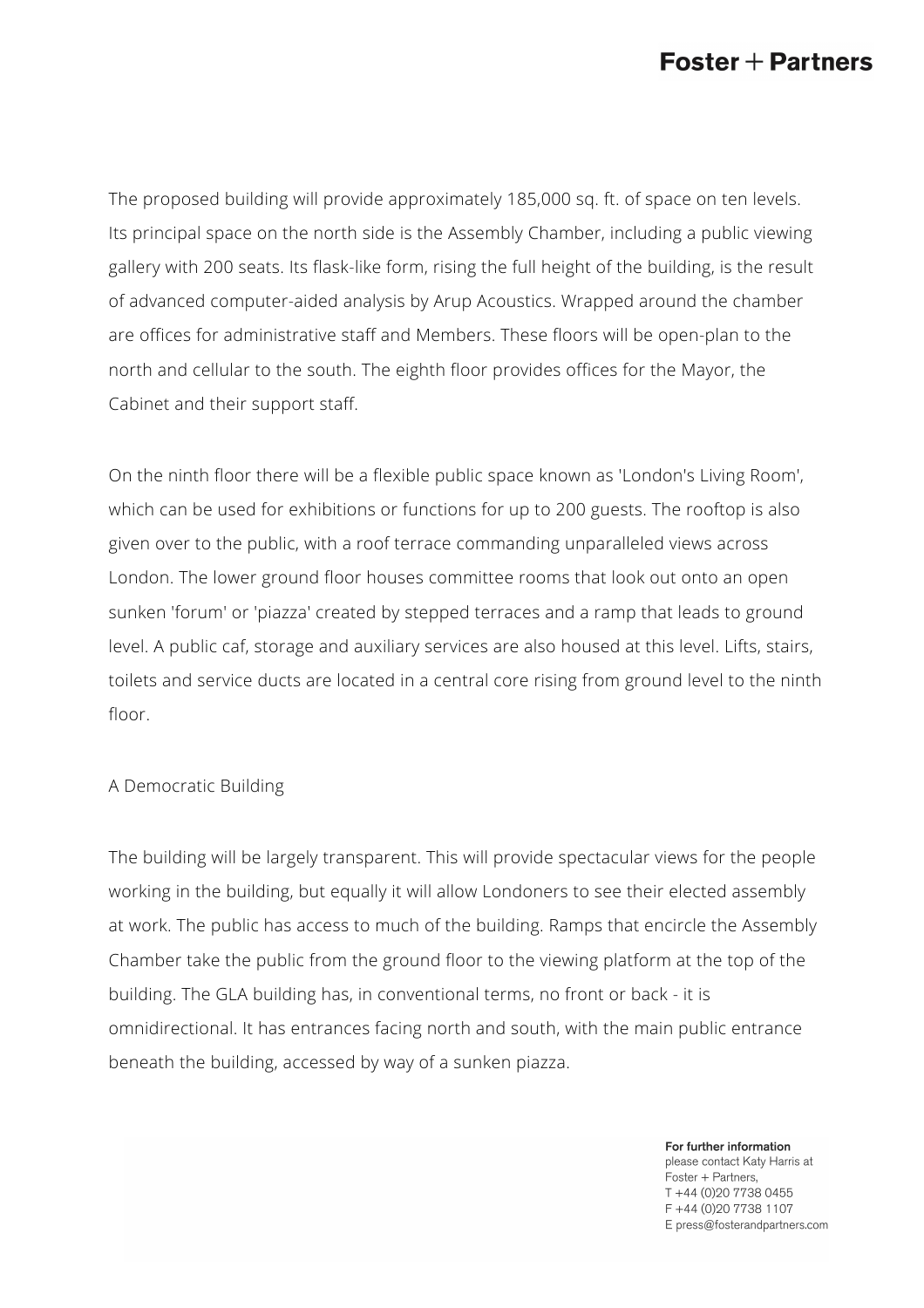## $\textsf{Foster}+\textsf{Partners}$

At the heart of the building's expression of democracy is its truly inclusive approach to access. It embraces the most progressive ideas in this area, abandoning the outmoded notion of separate access for people with disabilities. All public circulation throughout the building is via lifts and gently rising ramps, shared by the 'able-bodied' and 'disabled' alike.

#### A Low Energy Building

The level of energy consumption for heating, cooling and ventilation in a new office building defined by the DETR as the standard for good practice is 53% of that of a typical, high-specification, fully air-conditioned building. The energy strategy for the GLA building will result in a reduction to 25% of the energy consumption of a typical high specification office building. This will be achieved not only through the use of ecologically sound, passive environmental control systems, but also through the shape and alignment of the building. The building's unusual form, and complex geometry, has been generated as a result of thorough scientific analysis, aiming to reduce both solar gain and heat loss via the building's skin, thus reducing the building's energy needs.

Minimising the surface area of the GLA building results in maximum efficiency in energy terms. The building's form is derived from a sphere, which has 25% less surface area than a cube of the same volume. This pure form has been manipulated to achieve optimum performance, in particular to minimise the amount of surface area exposed to direct sunlight. To achieve this the building leans back towards the south where the floor plates are stepped inwards from top to bottom, providing natural shading from the most intense direct sunlight.

Analysis of the sunlight hours falling on every part of the building throughout the year

For further information please contact Katy Harris at Foster + Partners, T +44 (0)20 7738 0455 F +44 (0) 20 7738 1107 E press@fosterandpartners.com